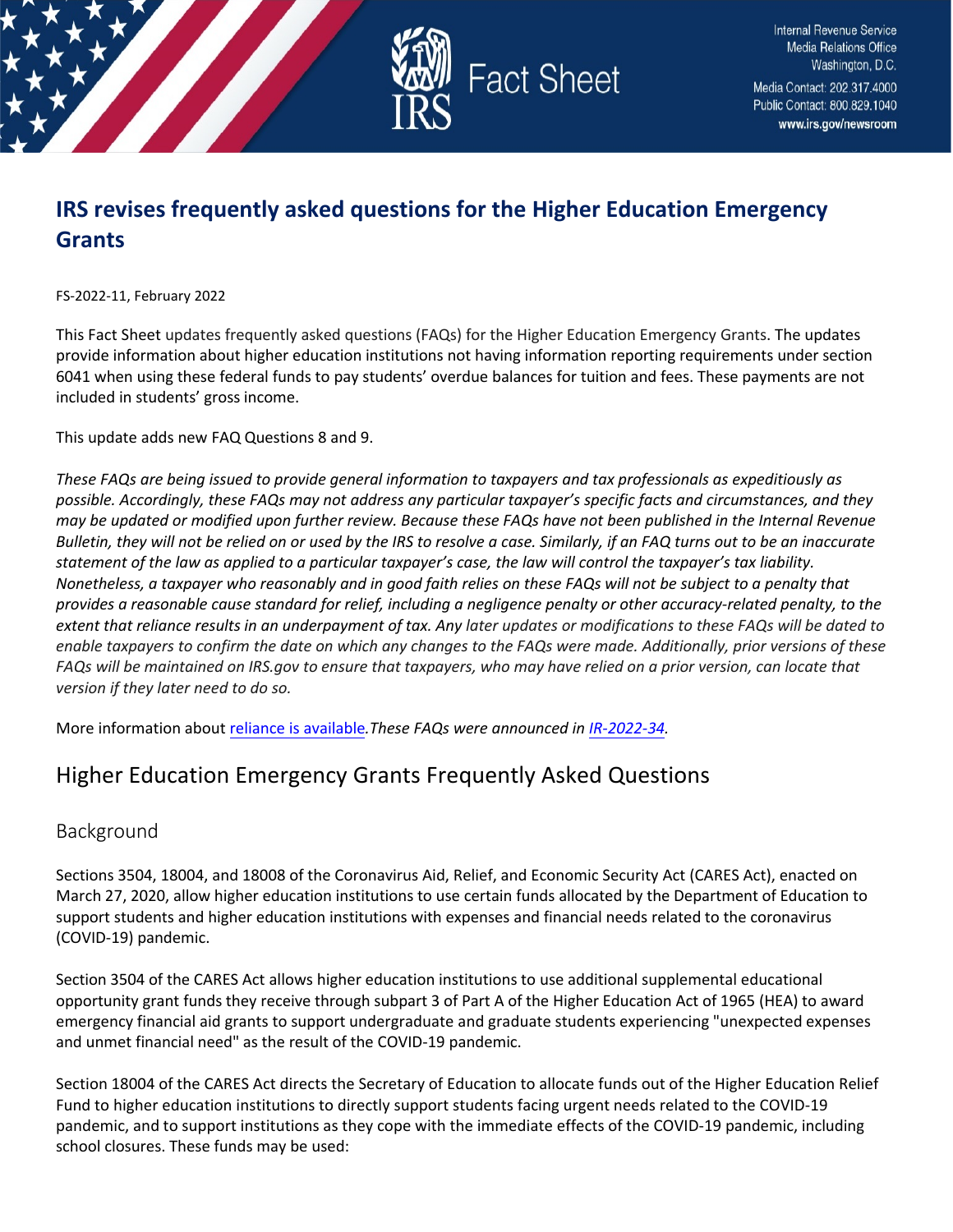

- 1. to defray the institutions' expenses, including lost revenues and payroll for employees and
- 2. for "emergency financial aid grants to students for expenses related to the disruption of campus operations due to the COVID-19 pandemic (including eligible expenses under a student's cost of attendance, such as food, housing, course materials, technology, health care, and child care)."

Recipient higher education institutions must pay no less than 50 percent of these funds to students as emergency financial aid grants.

Section 18008 of the CARES Act directs the Secretary of Education to allocate additional funds to Howard University and Gallaudet University to directly support students facing urgent needs related to the COVID-19 pandemic, and to support these institutions as they cope with the immediate effects of the COVID-19 pandemic, including school closures. These funds may be used:

- 1. by the institutions to help defray their expenses and
- 2. for "grants to students for expenses directly related to" the COVID-19 pandemic and for expenses "caused by the disruption of university operations" resulting from the COVID-19 pandemic.

Section 314 of the Coronavirus Response and Relief Supplemental Appropriations Act, 2021 (CRRSAA), enacted as Division M of the Consolidated Appropriations Act, 2021, (December 27, 2020), allocates additional funds to higher education institutions in order to prevent, prepare for, and respond to the COVID-19 pandemic. Under section 314(c)(3) of the CRRSAA, these additional funds can be used to provide financial aid grants to students which may be used for any component of their costs of attendance or for emergency costs that arise due to the COVID-19 pandemic, such as food, housing, health care (including mental health care), or child care. Recipient higher education institutions must pay no less than 50 percent of these funds to students as emergency financial aid grants.

Section 277 of the COVID-related Tax Relief Act (COVID Relief Act), enacted as Subtitle B of Title II of Division N of the Consolidated Appropriations Act, 2021, provides that a student does not include in gross income the emergency financial aid grants awarded to him or her under section 3504 or 18004 of the CARES Act, or any other financial aid grant from a Federal agency, State, Indian tribe, institution of higher education, or scholarship-granting organization (including a tribal organization) for the purpose of providing financial relief to students enrolled at institutions of higher education in response to a qualifying emergency, as defined in section 3502(a)(4) of the CARES Act. Section 3502(a)(4) of the CARES Act defines a qualifying emergency as an event related to the COVID-19 pandemic. In addition, section 277 of the COVID Relief Act provides that for purposes of the Lifetime Learning Credit, American Opportunity Tax Credit, or the amount of a tuition and fees deduction, a student does not reduce an amount of qualified tuition and related expenses by the amount of an emergency financial aid grant.

Section 2003 of the American Rescue Plan Act of 2021 (ARP), enacted on March 11, 2021, allocates additional funds to higher education institutions through the HEA, discussed above. These funds may be used to provide financial aid grants to students for any component of their costs of attendance or for emergency costs that arise due to the COVID-19 pandemic, such as food, housing, health care (including mental health care), or child care. These financial aid grants to students are to be provided in accordance with section  $314(c)(3)$  of the CRRSAA.

**Q1. I am a student who received an emergency financial aid grant under section 3504, 18004, or 18008 of the CARES Act for unexpected expenses, unmet financial need, or expenses related to the disruption of campus operations on account of the COVID-19 pandemic. Is this grant includible in my gross income? (updated May 18, 2021)**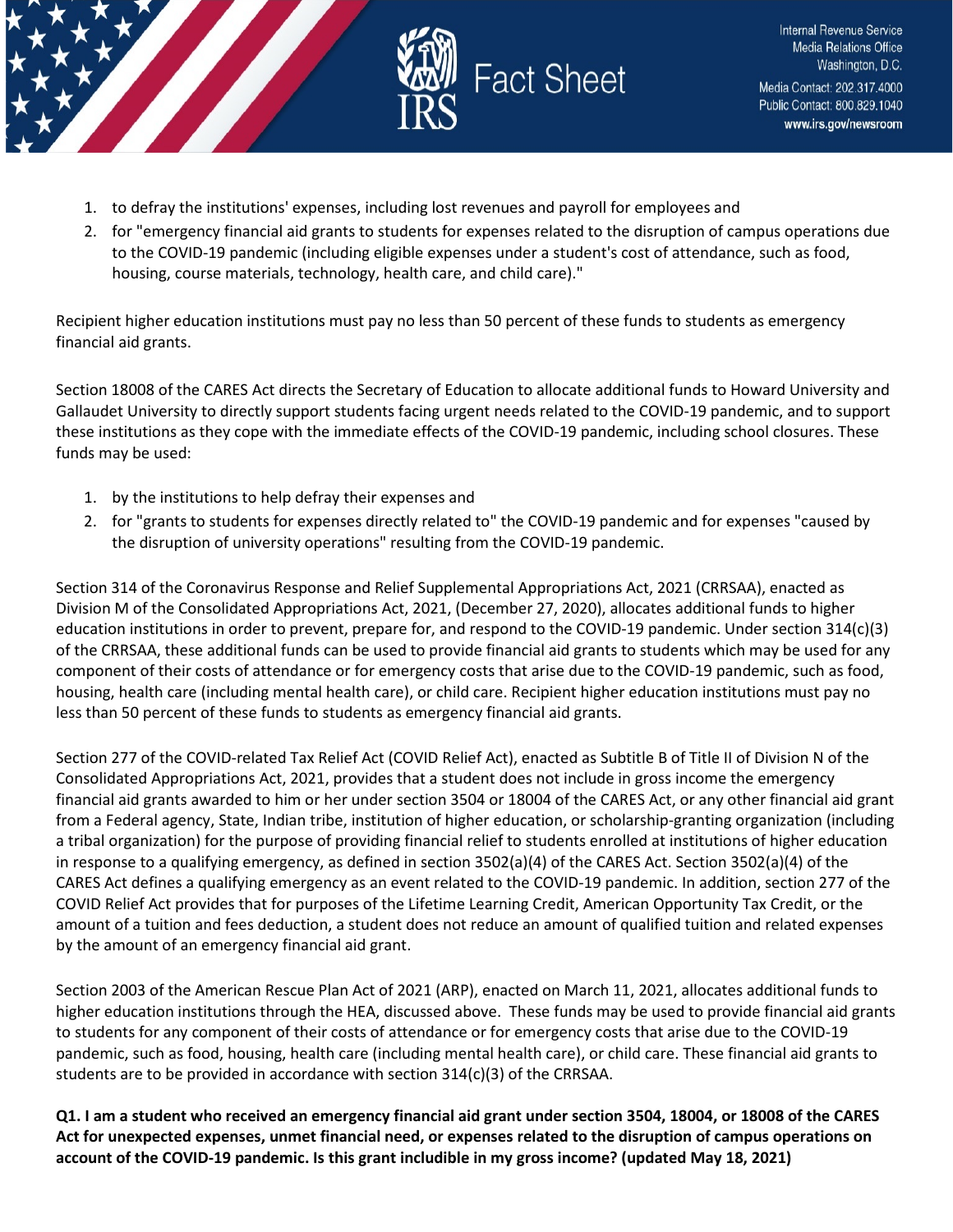

Internal Revenue Service Media Relations Office Washington, D.C. Media Contact: 202.317.4000 Public Contact: 800.829.1040 www.irs.gov/newsroom

A1. No. Emergency financial aid grants under the CARES Act for unexpected expenses, unmet financial need, or expenses related to the disruption of campus operations on account of the COVID-19 pandemic, such as unexpected expenses for food, housing, course materials, technology, health care, or child care, are not included in your gross income.

**Q2. I am a student who received an emergency financial aid grant under section 314 of the CRRSAA or section 2003 of the ARP for a component of the cost of my attendance or for unexpected expenses, unmet financial need, or expenses related to the disruption of campus operations on account of the COVID-19 pandemic. Is this grant includible in my gross income? (added May 18, 2021)**

A2. No. Emergency financial aid grants under the CRRSAA or the ARP for a component of the cost of your attendance or for unexpected expenses, unmet financial need, or expenses related to the disruption of campus operations on account of the COVID-19 pandemic, such as food, housing, health care (including mental health care), or child care, are not included in your gross income.

**Q3. I am a student who received an emergency financial aid grant from a Federal agency, State, Indian tribe, institution of higher education, or scholarship-granting organization (including a tribal organization) because of an event related to the COVID-19 pandemic. Is this grant includible in my gross income? (added updated May 18, 2021)**

A3. No. Emergency financial aid grants made by a Federal agency, State, Indian tribe, institution of higher education, or scholarship-granting organization (including a tribal organization) because of an event related to the COVID-19 pandemic are not included in your gross income.

**Q4. I received an emergency financial aid grant as described in Q1, Q2 or Q3 above and used some of it to pay for course-related books, supplies, and equipment that are now required for online learning because my college or university campus is closed. The books, supplies, and equipment do not have to be purchased from my college or university. Can I claim a tuition and fees deduction for these expenses, or treat the cost of these items as a qualifying education expense for purposes of claiming the American Opportunity Credit or the Lifetime Learning Credit? (updated May 18, 2021)**

A4. You may claim the American Opportunity Credit for these expenses if you otherwise meet the requirements for the credit. You cannot claim a Lifetime Learning Credit or a tuition and fees deduction for the expenses because you are not required to purchase the books, supplies, and equipment from your college or university. For additional information on these credits and the tuition and fees deduction, see Publication 970, Tax Benefits for Education, available on [IRS.gov/pub970.](https://www.irs.gov/forms-pubs/about-publication-970)

**Q5. I received an emergency financial aid grant as described in Q1, Q2 or Q3 above and used some of it to pay for course-related books, supplies, and equipment that are now required for online learning because my college or university campus is closed. The books, supplies, and equipment must be purchased from my college or university. Can I claim a tuition and fees deduction for these expenses, or treat the cost of these items as a qualifying education expense for purposes of claiming the American Opportunity Credit and the Lifetime Learning Credit? (updated May 18, 2021)**

A5. You may claim the American Opportunity Credit or the Lifetime Learning Credit for these expenses if you otherwise meet the requirements for the credit you are claiming. In addition, if you do not claim one of the credits, you can claim a deduction for tuition and fees for these expenses paid on or before December 31, 2020. The tuition and fees deduction is not available for tax years beginning after December 31, 2020.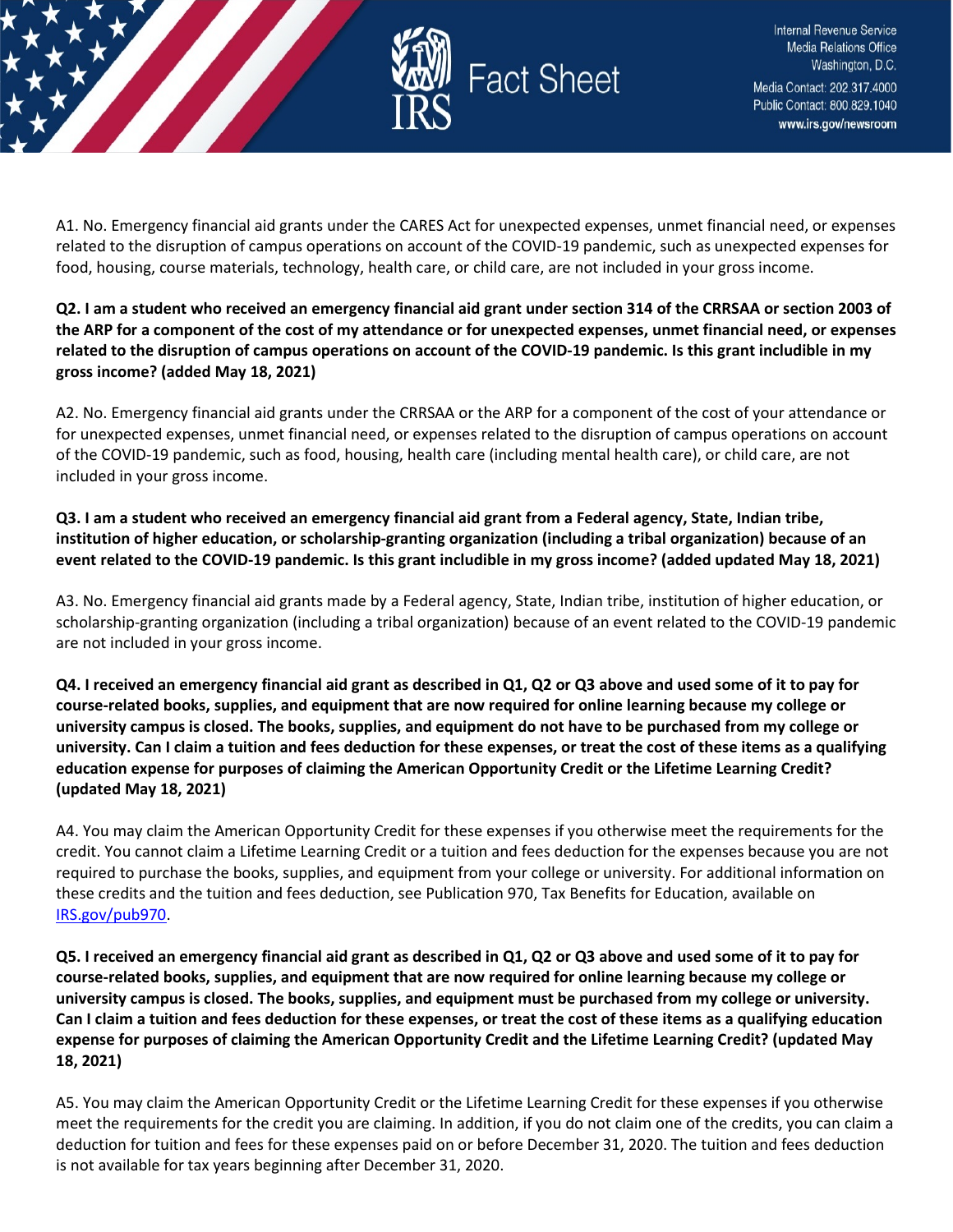

**Q6. Do higher education institutions have any requirements under Internal Revenue Code section 6041 to report information on Form 1099-MISC for emergency financial aid grants awarded to students under section 3504, 18004, or 18008 of the CARES Act, or otherwise in response to the COVID-19 pandemic (including under other provisions of the CARES Act, section 314 of the COVID Relief Act, or section 2003 of the ARP)? (updated May 18, 2021)**

A6. No, higher education institutions do not have information reporting requirements under section 6041 with respect to the emergency financial aid grants. These grants are not included in students' gross income, as described in A1, A2, and A3 above. Because the grants are not income, section 6041 does not apply to them, and higher education institutions are not required to file or furnish Forms 1099-MISC, Miscellaneous Income, reporting the emergency financial aid grants.

#### **Q7. For tax year 2021, do higher education institutions have any requirements under Internal Revenue Code section 6050S to report information on Form 1098-T for emergency financial aid grants awarded to students under section 3504, 18004, or 18008 of the CARES Act, or otherwise in response to the COVID-19 pandemic (including under other provisions of the CARES Act, section 314 of the COVID Relief Act, or section 2003 of the ARP)? (updated May 18, 2021)**

A7. Yes, for tax year 2021, in certain cases, higher education institutions have information reporting requirements under section 6050S for payments made with emergency financial aid grants. As described in A4 and A5 above, a student may claim a deduction or one of the education credits if the student and the expenses otherwise qualify for the deduction or credit. Any amounts that qualify for the deduction or credit are known as "qualified tuition and related expenses" (QTRE) and trigger the reporting requirements of section 6050S. Accordingly, higher education institutions must report total QTRE, including QTRE paid with emergency financial aid grant funds, in Box 1 of Form 1098-T, Tuition Statement. Higher education institutions do not need to separately identify the portion of QTRE paid with the emergency financial aid grants anywhere on Form 1098-T and they do not need to report the grants themselves in Box 5 of Form 1098-T. This is the case regardless of whether the higher education institution:

- 1. paid the emergency financial aid grants to the students, who then used grant money to pay for QTRE or
- 2. applied grant money directly to a QTRE on a student's account.

## **Q8: I am a student at a higher education institution and my institution is using federal funds under the CARES Act, the CRRSAA, or the ARP to cancel or discharge my overdue balances, such as for tuition and fees. Is the amount of the discharge includible in my gross income? (added February 15, 2022)**

A8. No. If your institution is using federal funds to cancel or discharge your overdue balance for tuition and fees, your debt is being paid by the Federal government and such payment generally would be included in your gross income. However, because your debt is being paid by the Federal government in response to the COVID-19 pandemic, the amounts paid by the Federal government, including grants used to pay an overdue balance for tuition and fees owed to the institution, are not included in your gross income.

## **Q9. Do higher education institutions have any requirements under Internal Revenue Code section 6041 to report information on Form 1099-MISC if the institutions use federal funds under the CARES Act, the CRRSAA, or the ARP to pay the students' overdue balances for tuition and fees? (added February 15, 2022)**

A9. No. Higher education institutions do not have information reporting requirements under section 6041 when using these federal funds to pay students' overdue balances for tuition and fees. These payments are not included in students' gross income. Because the payments are not income, section 6041 does not apply to them, and higher education institutions are not required to file or furnish Forms 1099-MISC, "Miscellaneous Income," reporting the payments.